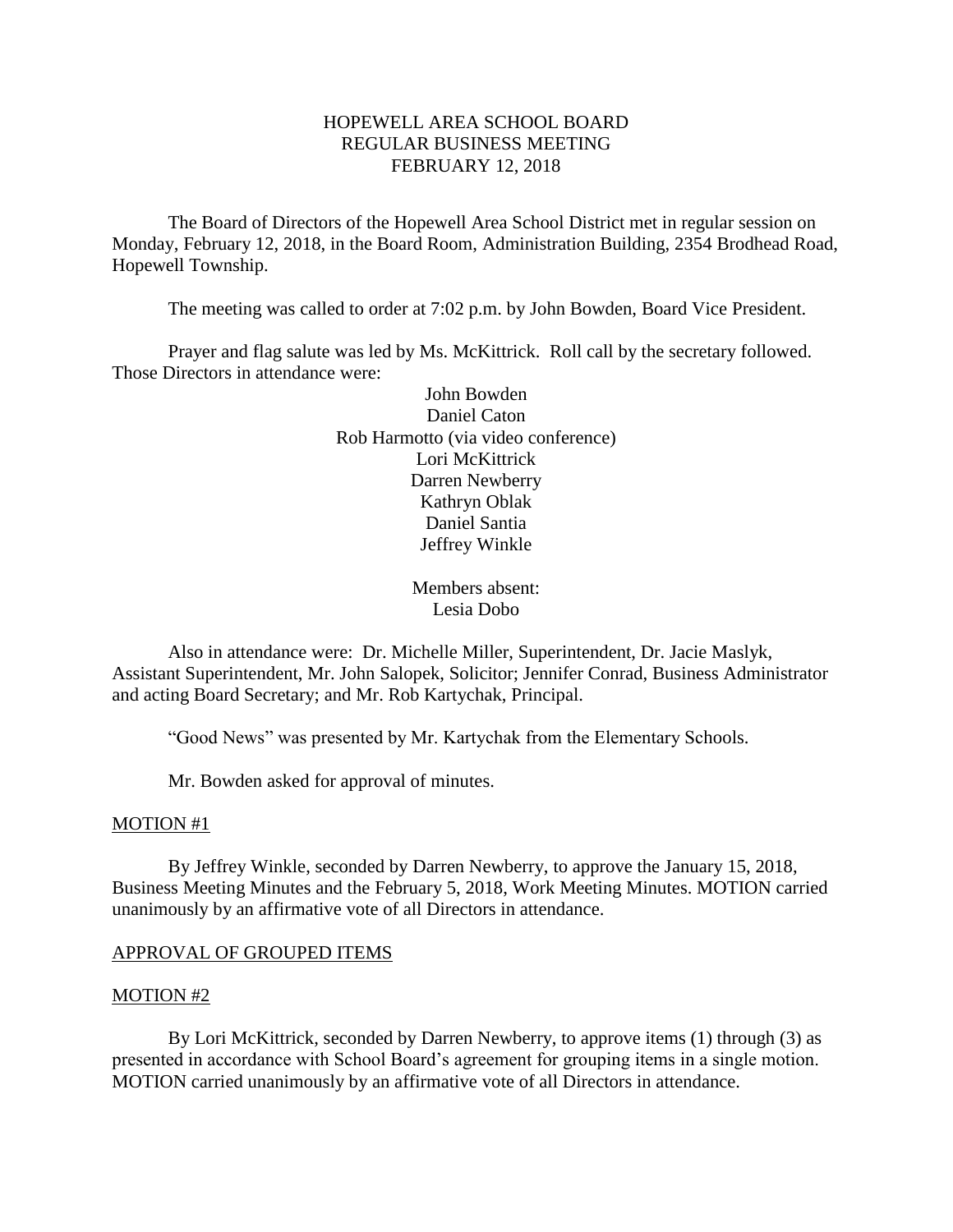### Tax Collectors' Report

1. Recommendation to accept report for taxes collected for the month of January 2018, as presented, and make said report a part of these minutes.

## Treasurer's Report

2. Recommendation to accept report of the Treasurer for the month of January, 2018, as presented, and make said report a part of these minutes.

### Financial Statements

3. Recommendation to accept Financial Statements for the month of January, 2018, as presented, and make said statements a part of these minutes.

## VISITOR'S COMMENTS

Dennis and Christina Stevens, 2501 Washington St, Aliquippa, addressed the Board with their concerns about bullying with their elementary student. Dr. Maslyk will make sure this is addressed.

## **Educational/Curriculum/Instruction by Jeff Winkle, Chair**

### MOTION #3

By Jeff Winkle, seconded by Darren Newberry to approve a Memorandum of Understanding with Hopewell Education Association regarding video recording in classrooms. MOTION carried unanimously by an affirmative roll call vote of all Directors in attendance.

## **Buildings and Grounds, by Daniel Santia, Chair**

### MOTION #4

By Daniel Santia, seconded by Kathryn Oblak, to approve the use of Junior High Gym by Hopewell Youth Baseball from March 5 through April 21, 2018, from 6:30 PM – 10:00 PM on weekdays and 8:00 AM – 3:00 PM on Saturdays. MOTION carried unanimously by an affirmative vote of all Directors in attendance.

### MOTION #5

By Daniel Santia, seconded by Lori McKittrick to approve the use of Junior High Auxiliary Gym by Hopewell Youth Baseball on February 24, 2018, from 8:00 Am – 3:00 PM. MOTION carried unanimously by an affirmative vote of all Directors in attendance.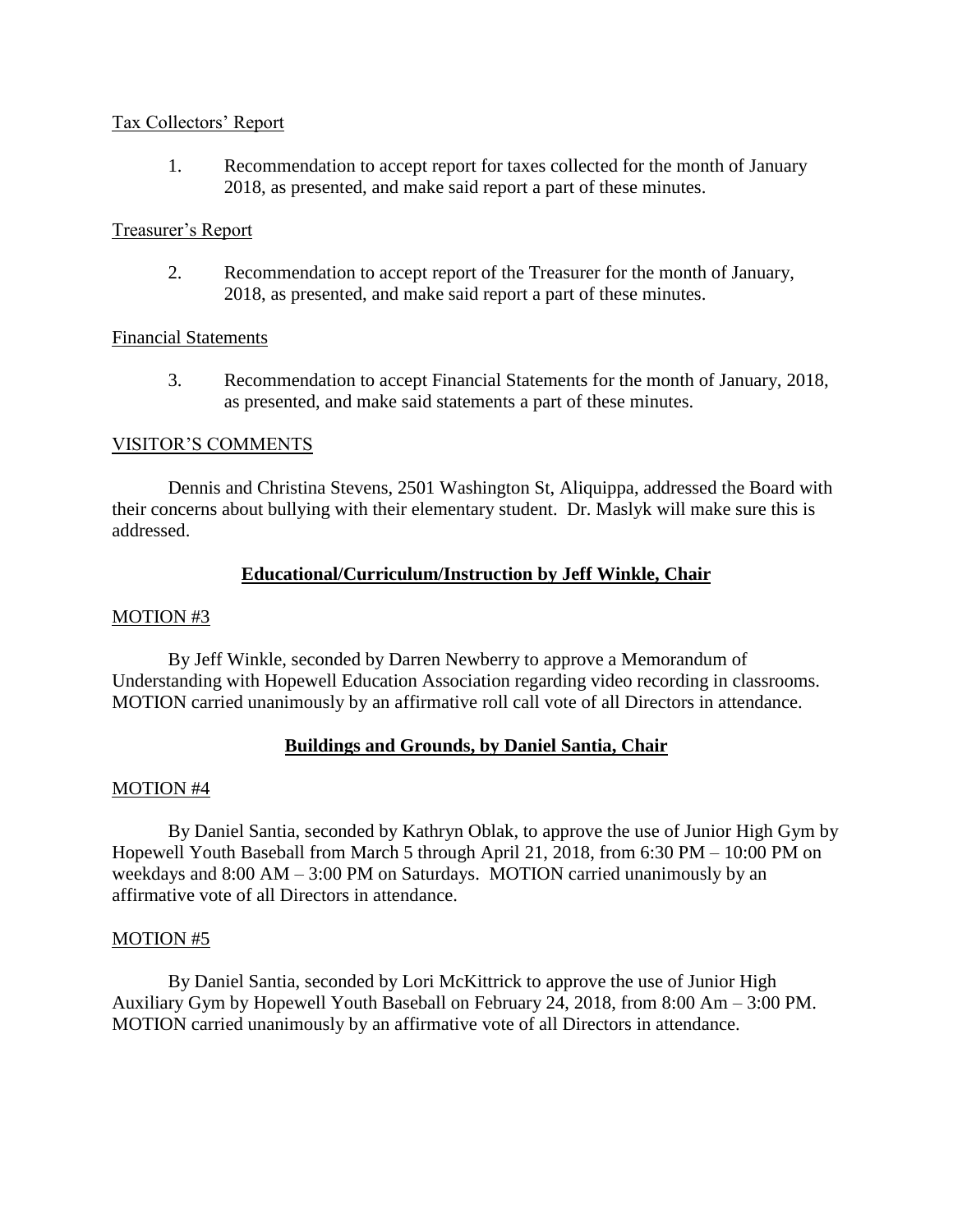### MOTION #6

By Daniel Santia, seconded by Jeffrey Winkle to approve a Preventative Maintenance Proposal with Renick Brothers for inspections in Spring, 2018, and Spring, 2019, on the chillers at the Junior High for \$4,306.00. MOTION carried unanimously by an affirmative vote of all Directors in attendance.

# **Athletics by Mr. Caton, Chair**

### MOTION #7

By Daniel Caton, seconded by Kathryn Oblak to grant permission to Youth Softball organization to install a batting cage at Independence Elementary School at no cost to the District. MOTION carried unanimously by an affirmative vote of all Directors in attendance.

## **Finance and Budget by Lori McKittrick, Chair**

### APPROVAL OF GROUPED ITEMS

### MOTION #8

By Lori McKittrick, seconded by Daniel Caton to approve items (1) through (3) and ratify items (4) and (5) as presented, in accordance with School Board's agreement for grouping items in a single motion. MOTION carried unanimously by an affirmative roll call vote of all Directors in attendance.

- 1. General Fund payments in the amount of \$428,008.62
- 2. Cafeteria Fund payments in the amount of \$95,704.05
- 3. Capital Reserve Fund payments in the amount of \$6,900.00
- 4. Capital Reserve Fund payments in the amount of \$58,760.00
- 5. General Fund payments in the amount of \$567,661.46

## MOTION #9

By Lori McKittrick, seconded by Kathryn Oblak to ratify PLGIT-PLUS CD purchases with the following banks and terms. MOTION carried unanimously by an affirmative roll call vote of all Directors in attendance.

- a. CD purchase in the amount of \$248,000 for a net rate of 1.450% for 90 days from Luther Burbank Savings, Santa Rosa, CA to mature 5/2/2018.
- b. CD purchase in the amount of \$248,000 for a net rate of 1.50% for 120 days from Bank of the Ozarks, Little Rock, AR to mature 6/1/2018.
- c. CD purchase in the amount of \$248,000 for a net rate of 1.60% for 151 days from First Internet Bank of Indiana, Indianapolis, IN to mature 7/2/2018.
- d. CD purchase in the amount of \$248,000 for a net rate of 1.60% for 151 days from Bank of China, New York NY to mature 7/2/2018.
- e. CD purchase in the amount of \$247,000 for a net rate of 1.79% for 180 days from Landmark Community Bank, Collierville, TN to mature 7/31/2018.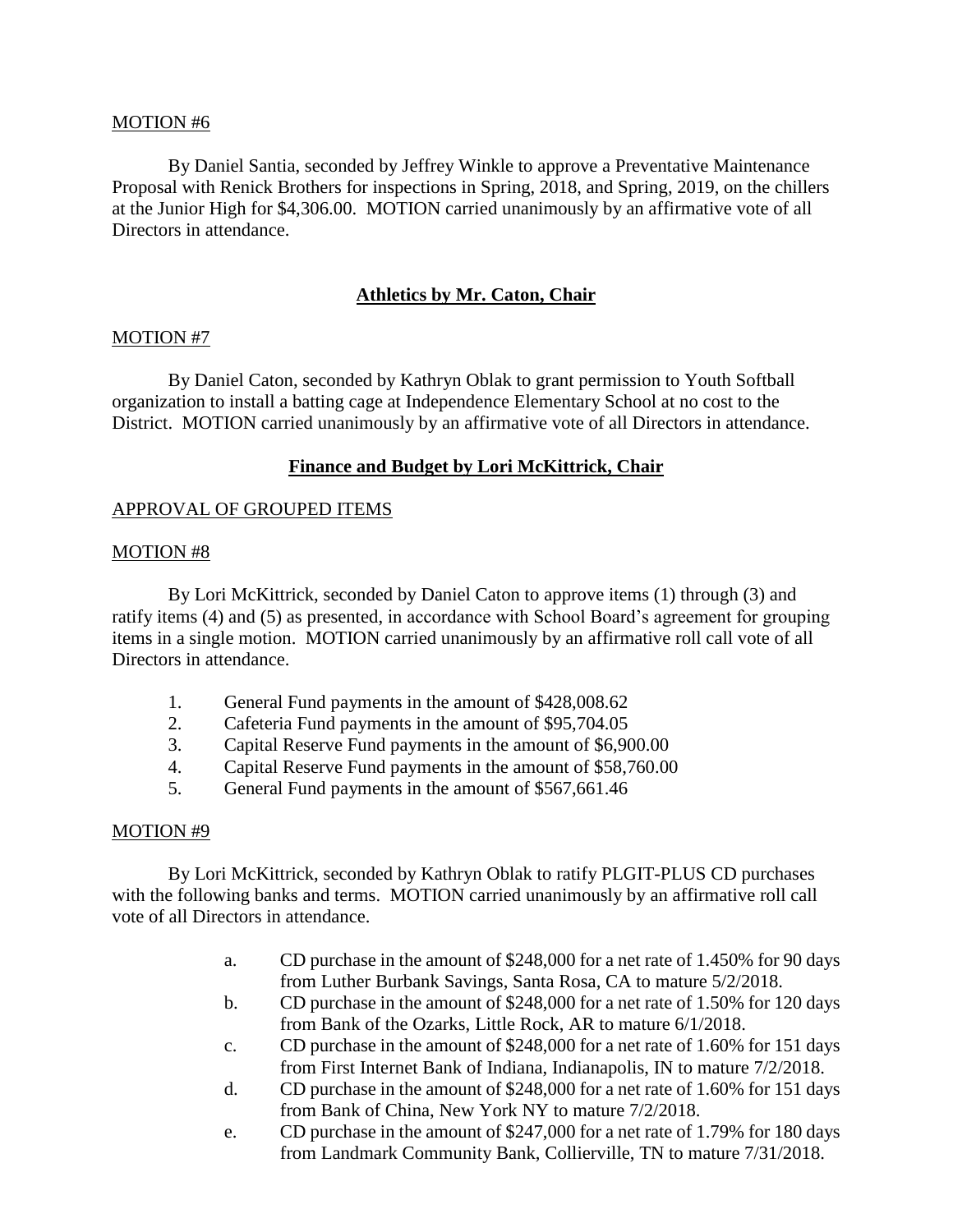f. CD purchase in the amount of \$247,000 for a net rate of 1.79% for 180 days from First Commons Bank, Na, Newton Center, MA to mature 7/31/2018

## **Legislative by Mrs. Oblak, Chair**

### MOTION #10

By Kathryn Oblak, seconded by Jeffrey Winkle to nominate Daniel Santia to the Beaver Valley Intermediate Board of School Directors for a three-year term of office to commence July 1, 2018. MOTION carried unanimously by an affirmative vote of all Directors in attendance.

## **Personnel by Rob Harmotto, Chair**

### MOTION #11

By Rob Harmotto, seconded by Darren Newberry to accept the retirement of Kimberly Williy, secretary, effective April 12, 2018. MOTION carried unanimously by an affirmative vote of all Directors in attendance.

### MOTION #12

By Rob Harmotto, seconded by Lori McKittrick to approve the employment of Alayna McDonald as custodial/maintenance substitute effective January, 26, 2018. MOTION carried unanimously by an affirmative vote of all Directors in attendance.

## MOTION #13

By Rob Harmotto, seconded by Kathryn Oblak to approve the employment of Jessica Hines as a bus driver effective January 22, 2018. MOTION carried unanimously by an affirmative vote of all Directors in attendance.

### MOTION #14

By Rob Harmotto, seconded by Daniel Santia to approve the employment of Rosemary George to the bus aide permanent list effective January 29, 2018. MOTION carried unanimously by an affirmative vote of all Directors in attendance.

### MOTION #15

By Rob Harmotto, seconded by Kathryn Oblak to approve the employment of Ashley Stowers to the bus aide permanent list effective January 29, 2018. MOTION carried unanimously by an affirmative vote of all Directors in attendance.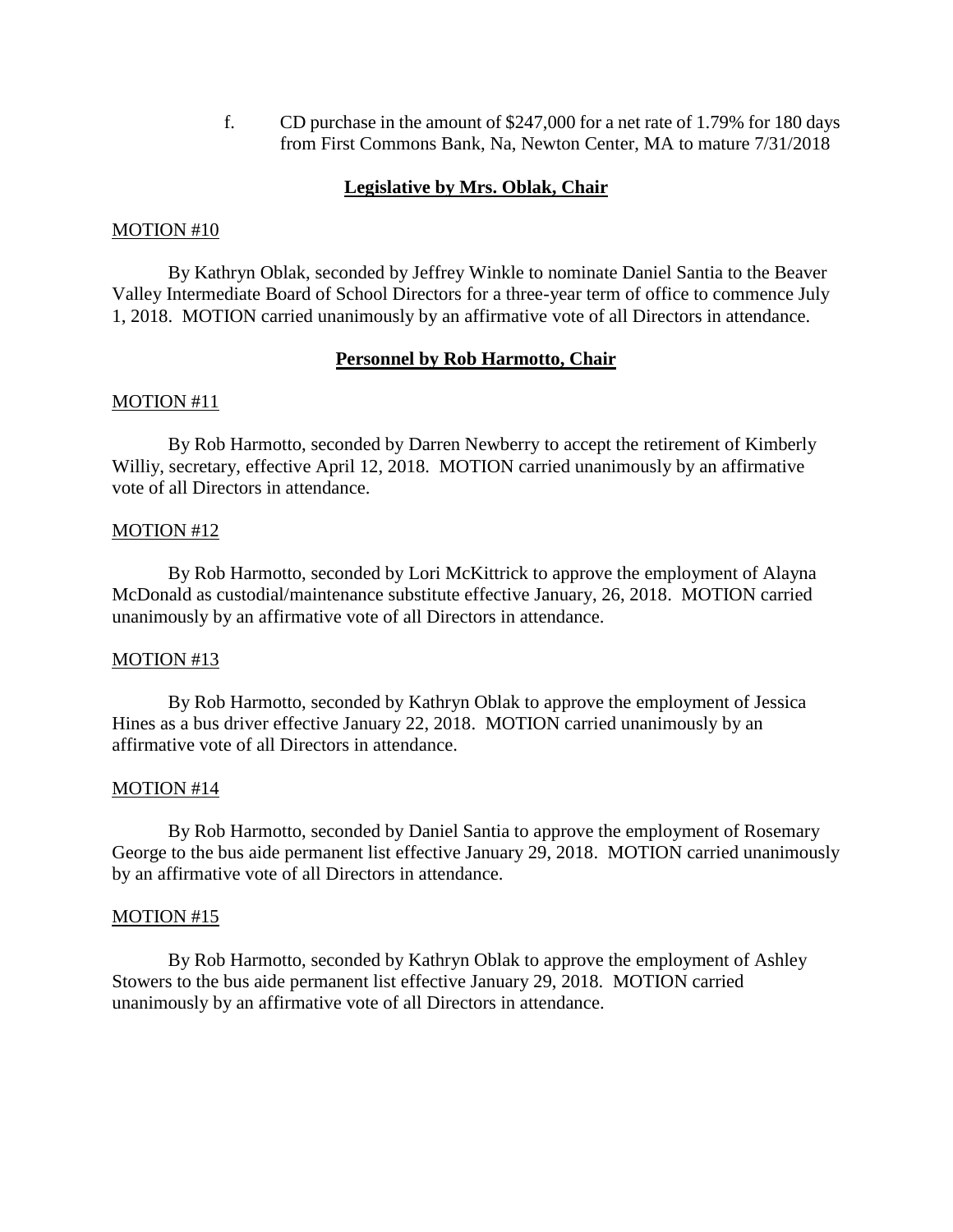#### MOTION #16

By Rob Harmotto, seconded by Lori McKittrick to approve the employment of the following football coaches for the 2018-2019 school year. MOTION carried unanimously by an affirmative vote of all Directors in attendance.

- a. Mike Commeso
- b. Shelton Colbert
- c. Mike Nardilli
- d. Andrew Moore

### MOTION #17

By Rob Harmotto, seconded by Jeffrey Winkle to approve employment of the following spring 2018 coaches. MOTION carried unanimously by an affirmative vote of all Directors in attendance.

- a. Jim Lewis Softball
- b. Marc Weller Softball
- c. Dan Nale Softball
- d. Danielle Cook Softball
- e. Rich Davis Swimming

### MOTION #18

By Rob Harmotto, seconded by Daniel Caton to accept the resignation of the following coaches, effective immediately. MOTION carried unanimously by an affirmative vote of all Directors in attendance.

- a. Zach Hayward Football
- b. Jeremy Martini Football
- c. Dan Sonsini Baseball
- d. Lillian Pontis Track
- e. Bob Pontis Track
- f. Tyler Sparkman Track
- g. Eli Mihalik Track
- h. Cradeal Kimbrough Track
- i. Gerald Kimmerle Softball
- j. Robert Albertini Softball

### MOTION #19

By Rob Harmotto, seconded by Daniel Santia to approve the employment and assignment of the attached Spring, 2018 coaches as presented. MOTION carried unanimously by an affirmative vote of all Directors in attendance.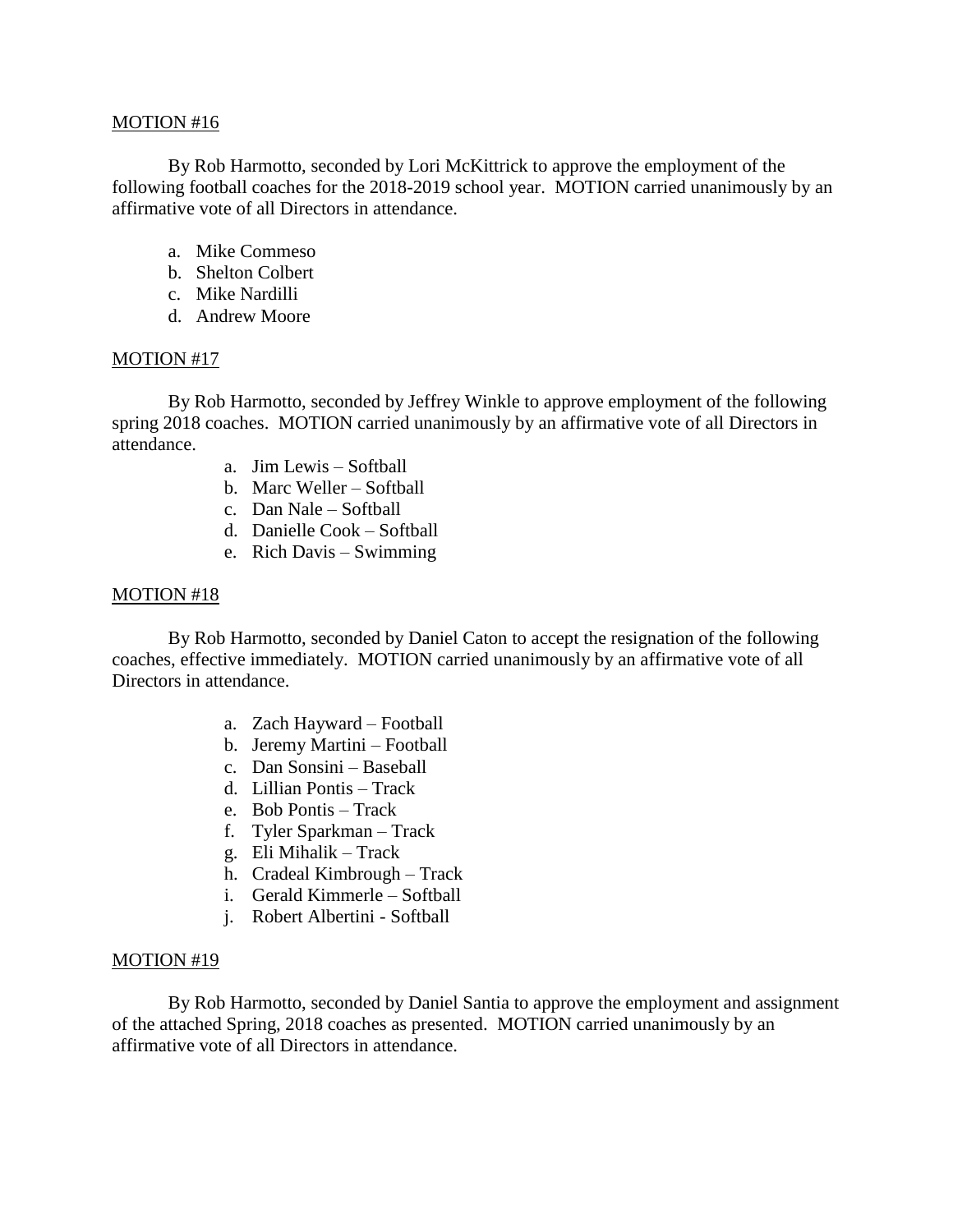## **Transportation by Jeffrey Winkle, Chair**

### MOTION #20

By Jeffrey Winkle, seconded by Kathryn Oblak to approve participation in the Western PA Gasoline/Diesel purchasing Consortium for the 2018-2019 school year. MOTION carried unanimously by an affirmative vote of all Directors in attendance.

#### MOTION #21

By Jeffrey Winkle, seconded by Daniel Santia to approve a request by Hopewell Township to use District van for Rec-on-the-Run from June 1, 2018 – August 10, 2018, at no cost to the District. MOTION carried unanimously by an affirmative vote of all Directors in attendance.

#### MOTION #22

By Jeffrey Winkle, seconded by Daniel Santia to approve the request by Hopewell Township to use District buses and drivers for Hopewell Park Fest Community Day on July 7, 2018, at no cost to the District. MOTION carried unanimously by an affirmative vote of all Directors in attendance.

#### Superintendent's Report

Dr. Maslyk distributed and reviewed an update on the comprehensive plan. She noted that she will need input from the Board, community, businesses, and parents before seeking approval at the March meeting.

#### Solicitor's Report

Nothing to report.

#### Unfinished Business

Nothing to report.

#### Upcoming School Board Meetings

March 5, 2018: Work Meeting, Central Administration March 19, 2018: Business Meeting, Central Administration

#### Executive Session

Mr. Bowden announced the Board would be meeting in executive session following this evening's meeting to discuss personnel and legal issues. The announcement was made to be in compliance with Act 84 of 1986, Pennsylvania's Sunshine Law, as amended.